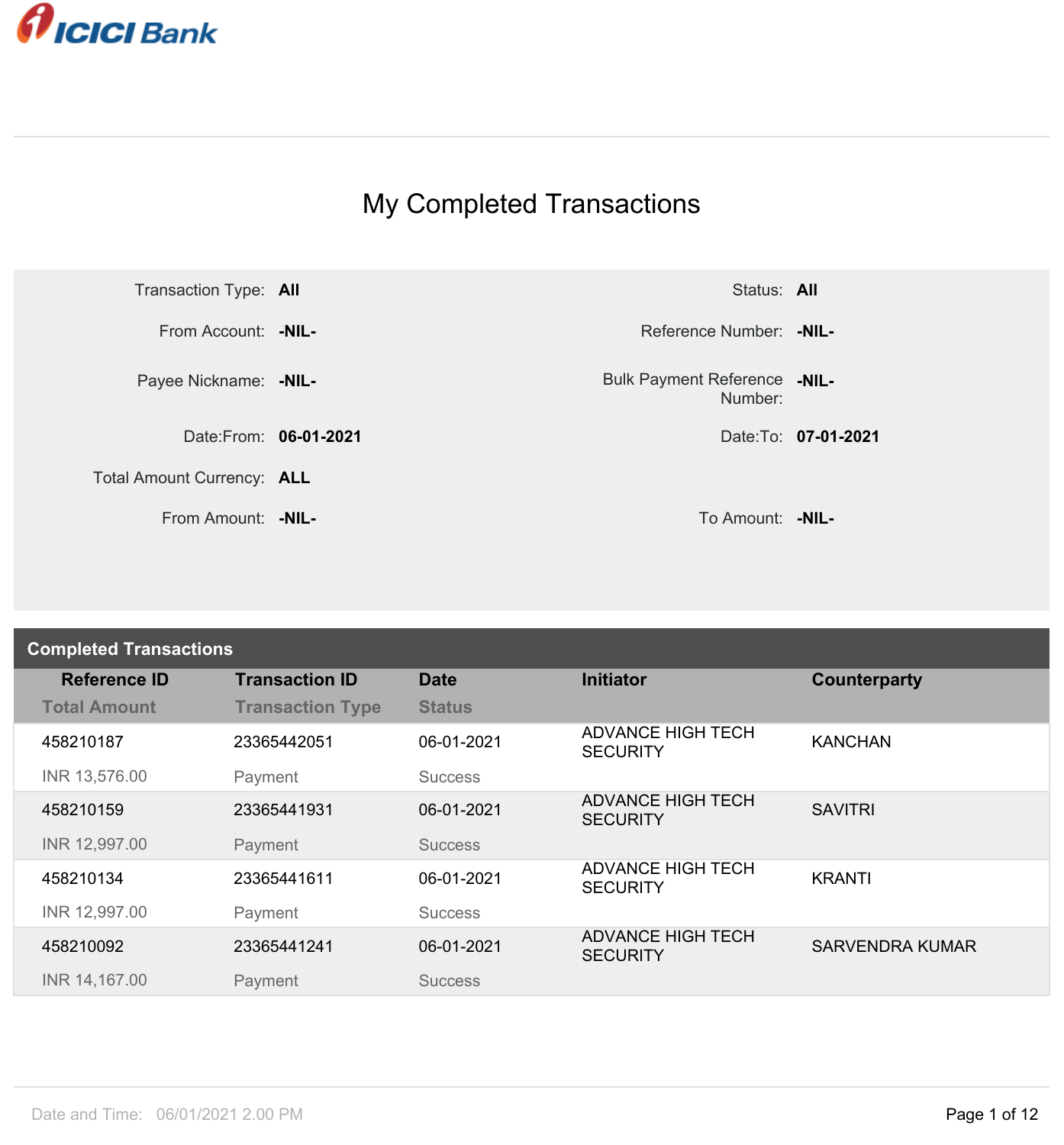| 458210066     | 23365441061 | 06-01-2021     | <b>ADVANCE HIGH TECH</b><br><b>SECURITY</b> | <b>RAMROOP</b>                 |
|---------------|-------------|----------------|---------------------------------------------|--------------------------------|
| INR 14,167.00 | Payment     | <b>Success</b> |                                             |                                |
| 458210037     | 23365440911 | 06-01-2021     | <b>ADVANCE HIGH TECH</b><br><b>SECURITY</b> | <b>MAMTA</b>                   |
| INR 11,437.00 | Payment     | <b>Success</b> |                                             |                                |
| 458210008     | 23365440421 | 06-01-2021     | <b>ADVANCE HIGH TECH</b><br><b>SECURITY</b> | <b>RAHUL KUMAR</b>             |
| INR 12,477.00 | Payment     | <b>Success</b> |                                             |                                |
| 458209984     | 23365440241 | 06-01-2021     | <b>ADVANCE HIGH TECH</b><br><b>SECURITY</b> | <b>MD RIZWAN ALAM</b>          |
| INR 13,576.00 | Payment     | <b>Success</b> |                                             |                                |
| 458209962     | 23365439991 | 06-01-2021     | <b>ADVANCE HIGH TECH</b><br><b>SECURITY</b> | <b>ROHIT KUMAR</b>             |
| INR 12,477.00 | Payment     | <b>Success</b> |                                             |                                |
| 458209934     | 23365439831 | 06-01-2021     | <b>ADVANCE HIGH TECH</b><br><b>SECURITY</b> | <b>MUNNI DEVI</b>              |
| INR 14,167.00 | Payment     | <b>Success</b> |                                             |                                |
| 458209910     | 23365439701 | 06-01-2021     | <b>ADVANCE HIGH TECH</b><br><b>SECURITY</b> | <b>AKHILESH KUMAR</b><br>YADAV |
| INR 7,278.00  | Payment     | <b>Success</b> |                                             |                                |
| 458209875     | 23365439071 | 06-01-2021     | <b>ADVANCE HIGH TECH</b><br><b>SECURITY</b> | <b>RAHUL KARARA</b>            |
| INR 13,576.00 | Payment     | <b>Success</b> |                                             |                                |
| 458209844     | 23365438891 | 06-01-2021     | <b>ADVANCE HIGH TECH</b><br><b>SECURITY</b> | <b>SARITA DEVI</b>             |
| INR 13,576.00 | Payment     | <b>Success</b> |                                             |                                |
| 458209806     | 23365438481 | 06-01-2021     | <b>ADVANCE HIGH TECH</b><br><b>SECURITY</b> | <b>HRIPAL</b>                  |
| INR 11,957.00 | Payment     | <b>Success</b> |                                             |                                |
| 458209797     | 23365438421 | 06-01-2021     | <b>ADVANCE HIGH TECH</b><br><b>SECURITY</b> | <b>ABHIMANYU</b>               |
| INR 11,437.00 | Payment     | <b>Success</b> |                                             |                                |
| 458209773     | 23365438261 | 06-01-2021     | <b>ADVANCE HIGH TECH</b><br><b>SECURITY</b> | <b>AMARESH KUMAR</b>           |
| INR 13,576.00 | Payment     | <b>Success</b> |                                             |                                |
| 458209770     | 23365438221 | 06-01-2021     | <b>ADVANCE HIGH TECH</b><br><b>SECURITY</b> | AMIT                           |
| INR 7,798.00  | Payment     | <b>Success</b> |                                             |                                |
| 458209755     | 23365438131 | 06-01-2021     | <b>ADVANCE HIGH TECH</b><br><b>SECURITY</b> | <b>YOGESH</b>                  |
| INR 9,358.00  | Payment     | <b>Success</b> |                                             |                                |
| 458209751     | 23365437891 | 06-01-2021     | <b>ADVANCE HIGH TECH</b><br><b>SECURITY</b> | <b>AJAY KUMAR</b>              |
| INR 14,167.00 | Payment     | <b>Success</b> |                                             |                                |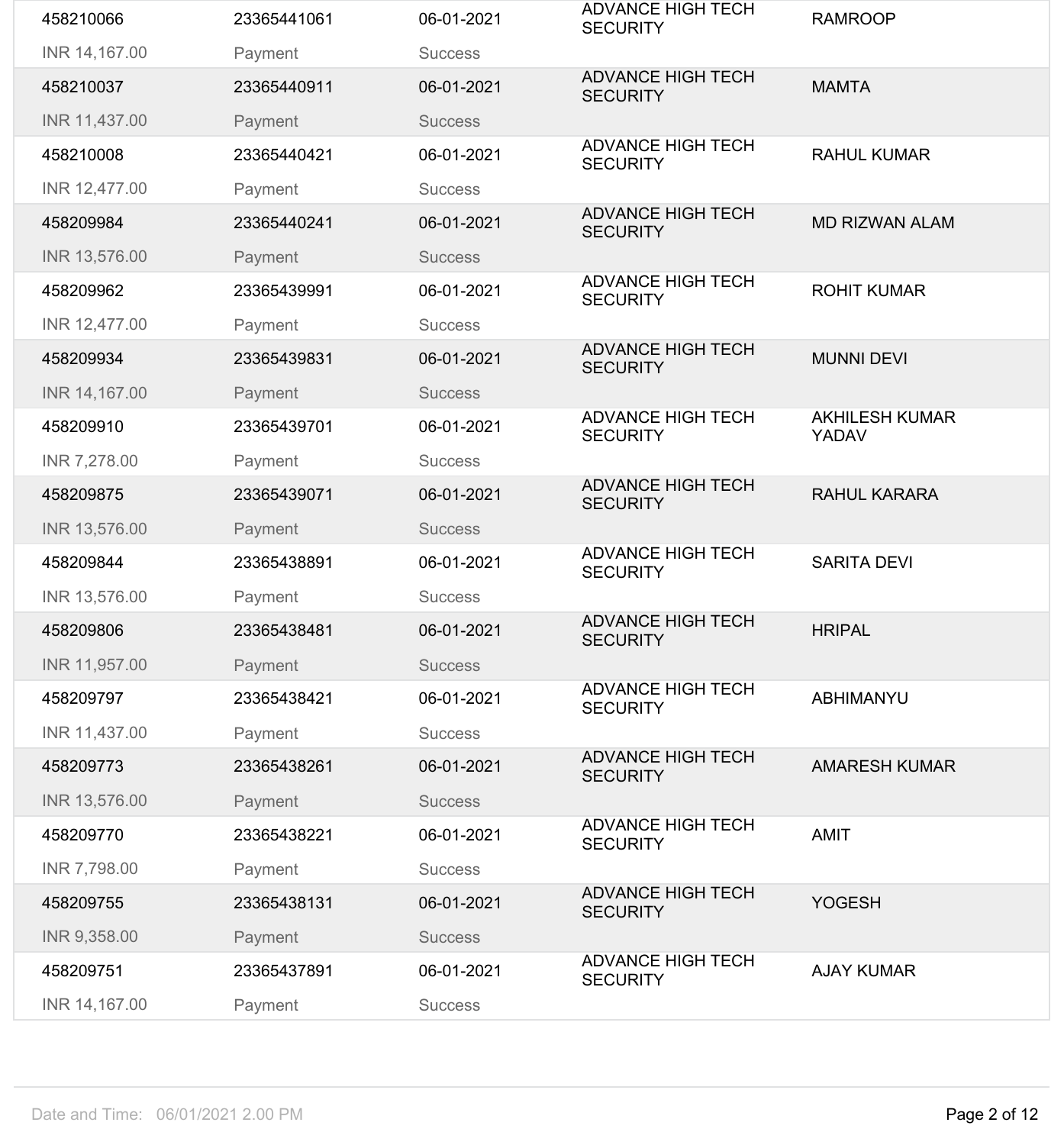| 458209729     | 23365437731 | 06-01-2021     | <b>ADVANCE HIGH TECH</b><br><b>SECURITY</b> | <b>ANIL KUMAR PANDEY</b> |
|---------------|-------------|----------------|---------------------------------------------|--------------------------|
| INR 13,576.00 | Payment     | <b>Success</b> |                                             |                          |
| 458209724     | 23365437691 | 06-01-2021     | <b>ADVANCE HIGH TECH</b><br><b>SECURITY</b> | <b>MANISH KUMAR</b>      |
| INR 12,477.00 | Payment     | <b>Success</b> |                                             |                          |
| 458209734     | 23365437641 | 06-01-2021     | <b>ADVANCE HIGH TECH</b><br><b>SECURITY</b> | <b>PINTU GAUTAM</b>      |
| INR 11,957.00 | Payment     | <b>Success</b> |                                             |                          |
| 458209701     | 23365437411 | 06-01-2021     | <b>ADVANCE HIGH TECH</b><br><b>SECURITY</b> | <b>AVINASH KUMAR</b>     |
| INR 12,477.00 | Payment     | <b>Success</b> |                                             |                          |
| 458209693     | 23365437361 | 06-01-2021     | <b>ADVANCE HIGH TECH</b><br><b>SECURITY</b> | <b>ARUN KUMAR</b>        |
| INR 14,167.00 | Payment     | <b>Success</b> |                                             |                          |
| 458209689     | 23365437341 | 06-01-2021     | <b>ADVANCE HIGH TECH</b><br><b>SECURITY</b> | <b>RAJU</b>              |
| INR 12,477.00 | Payment     | <b>Success</b> |                                             |                          |
| 458209672     | 23365437241 | 06-01-2021     | <b>ADVANCE HIGH TECH</b><br><b>SECURITY</b> | <b>SONU KUMAR SAH</b>    |
| INR 12,997.00 | Payment     | <b>Success</b> |                                             |                          |
| 458209667     | 23365437211 | 06-01-2021     | <b>ADVANCE HIGH TECH</b><br><b>SECURITY</b> | <b>SUNIL KUMAR</b>       |
| INR 14,167.00 | Payment     | <b>Success</b> |                                             |                          |
| 458209646     | 23365437091 | 06-01-2021     | <b>ADVANCE HIGH TECH</b><br><b>SECURITY</b> | <b>SANJAY YADAV</b>      |
| INR 12,997.00 | Payment     | <b>Success</b> |                                             |                          |
| 458209678     | 23365437001 | 06-01-2021     | <b>ADVANCE HIGH TECH</b><br><b>SECURITY</b> | <b>SHIVAM SINGH</b>      |
| INR 4,159.00  | Payment     | <b>Success</b> |                                             |                          |
| 458209631     | 23365436821 | 06-01-2021     | <b>ADVANCE HIGH TECH</b><br><b>SECURITY</b> | <b>RAJU SHARMA</b>       |
| INR 13,576.00 | Payment     | <b>Success</b> |                                             |                          |
| 458209614     | 23365436741 | 06-01-2021     | <b>ADVANCE HIGH TECH</b><br><b>SECURITY</b> | <b>RANJIT KUMAR</b>      |
| INR 14,167.00 | Payment     | <b>Success</b> |                                             |                          |
| 458209603     | 23365436481 | 06-01-2021     | <b>ADVANCE HIGH TECH</b><br><b>SECURITY</b> | <b>PARDEEP</b>           |
| INR 13,576.00 | Payment     | <b>Success</b> |                                             |                          |
|               |             |                | <b>ADVANCE HIGH TECH</b>                    | <b>RAVINDRA RAUT</b>     |
| 458209583     | 23365436341 | 06-01-2021     | <b>SECURITY</b>                             |                          |
| INR 4,159.00  | Payment     | <b>Success</b> |                                             |                          |
| 458209600     | 23365436251 | 06-01-2021     | <b>ADVANCE HIGH TECH</b><br><b>SECURITY</b> | <b>MANOJ PASWAN</b>      |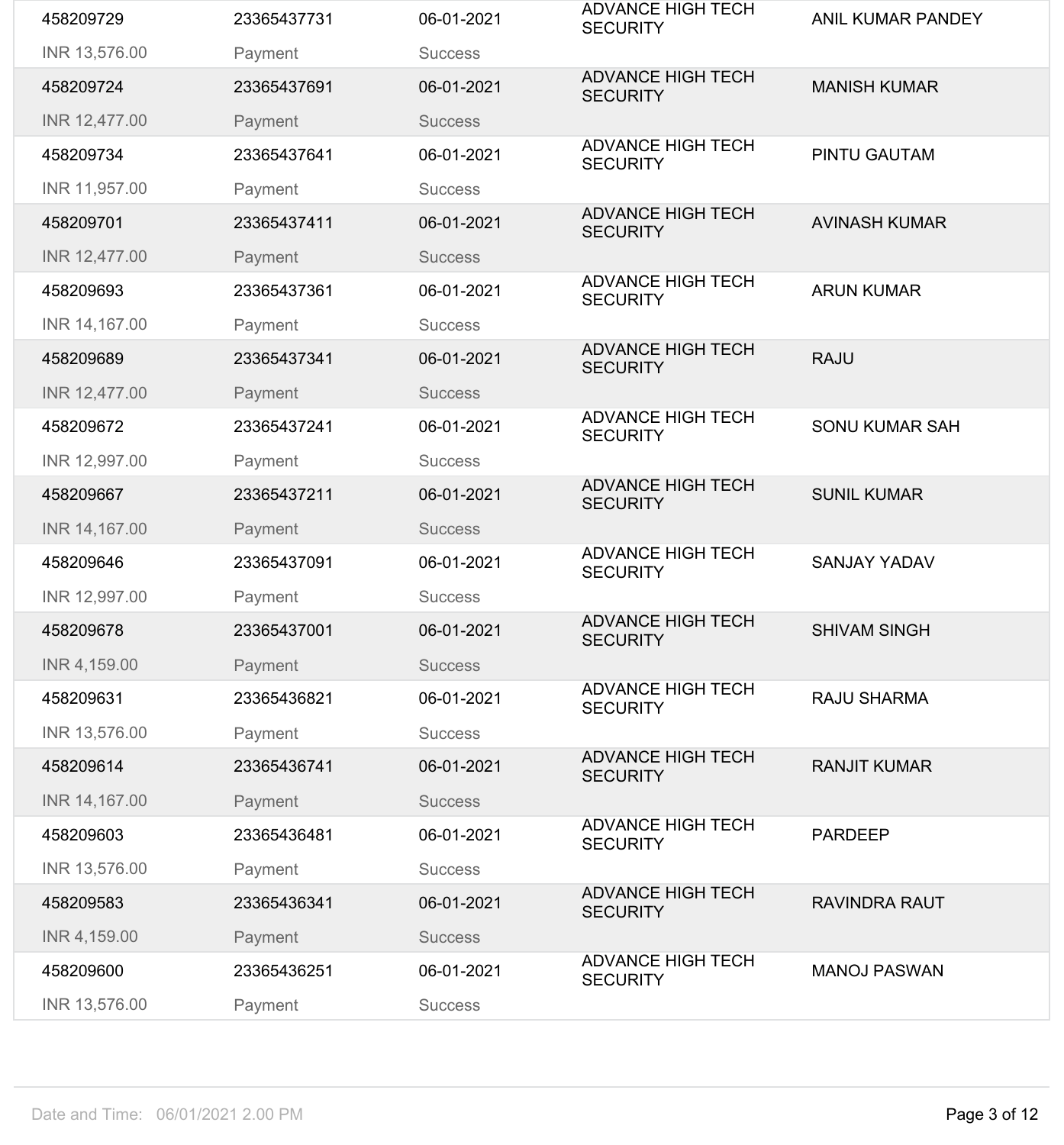| 458209589     | 23365436211 | 06-01-2021     | <b>ADVANCE HIGH TECH</b><br><b>SECURITY</b> | <b>WIPIN KUMAR</b>                   |
|---------------|-------------|----------------|---------------------------------------------|--------------------------------------|
| INR 12,997.00 | Payment     | <b>Success</b> |                                             |                                      |
| 458209577     | 23365436181 | 06-01-2021     | <b>ADVANCE HIGH TECH</b><br><b>SECURITY</b> | <b>JAG JEEVAN</b>                    |
| INR 13,576.00 | Payment     | <b>Success</b> |                                             |                                      |
| 458209572     | 23365436151 | 06-01-2021     | <b>ADVANCE HIGH TECH</b><br><b>SECURITY</b> | <b>KOMAL KUMARI</b>                  |
| INR 14,167.00 | Payment     | <b>Success</b> |                                             |                                      |
| 458209564     | 23365436111 | 06-01-2021     | <b>ADVANCE HIGH TECH</b><br><b>SECURITY</b> | <b>HARIBILASH SINGH</b>              |
| INR 14,167.00 | Payment     | <b>Success</b> |                                             |                                      |
| 458209557     | 23365436061 | 06-01-2021     | <b>ADVANCE HIGH TECH</b><br><b>SECURITY</b> | <b>BAMBAM KUMAR</b><br><b>PASWAN</b> |
| INR 3,639.00  | Payment     | <b>Success</b> |                                             |                                      |
| 458209545     | 23365435991 | 06-01-2021     | <b>ADVANCE HIGH TECH</b><br><b>SECURITY</b> | <b>RAKESH KUMAR JHA</b>              |
| INR 13,576.00 | Payment     | <b>Success</b> |                                             |                                      |
| 458209535     | 23365435931 | 06-01-2021     | <b>ADVANCE HIGH TECH</b><br><b>SECURITY</b> | <b>SUNAINA</b>                       |
| INR 6,239.00  | Payment     | <b>Success</b> |                                             |                                      |
| 458209552     | 23365435801 | 06-01-2021     | <b>ADVANCE HIGH TECH</b><br><b>SECURITY</b> | <b>ABHISHEK</b>                      |
| INR 13,576.00 | Payment     | <b>Success</b> |                                             |                                      |
| 458209542     | 23365435751 | 06-01-2021     | <b>ADVANCE HIGH TECH</b><br><b>SECURITY</b> | <b>ASHA DAS</b>                      |
| INR 11,437.00 |             | <b>Success</b> |                                             |                                      |
|               | Payment     |                |                                             |                                      |
| 458209528     | 23365435701 | 06-01-2021     | <b>ADVANCE HIGH TECH</b><br><b>SECURITY</b> | <b>RAKESH KUMAR</b>                  |
| INR 12,997.00 | Payment     | <b>Success</b> |                                             |                                      |
| 458209522     | 23365435641 | 06-01-2021     | <b>ADVANCE HIGH TECH</b><br><b>SECURITY</b> | <b>INDRWATI</b>                      |
| INR 7,798.00  | Payment     | <b>Success</b> |                                             |                                      |
| 458209511     | 23365435601 | 06-01-2021     | <b>ADVANCE HIGH TECH</b><br><b>SECURITY</b> | <b>RAKHI</b>                         |
| INR 6,758.00  | Payment     | <b>Success</b> |                                             |                                      |
| 458209497     | 23365435531 | 06-01-2021     | <b>ADVANCE HIGH TECH</b><br><b>SECURITY</b> | <b>DEEPAK</b>                        |
| INR 12,997.00 | Payment     | <b>Success</b> |                                             |                                      |
| 458209516     | 23365435451 | 06-01-2021     | <b>ADVANCE HIGH TECH</b><br><b>SECURITY</b> | <b>VINOD KUMAR</b>                   |
| INR 10,917.00 | Payment     | <b>Success</b> |                                             |                                      |
| 458209504     | 23365435391 | 06-01-2021     | <b>ADVANCE HIGH TECH</b><br><b>SECURITY</b> | <b>SHAILENDER KUMAR</b>              |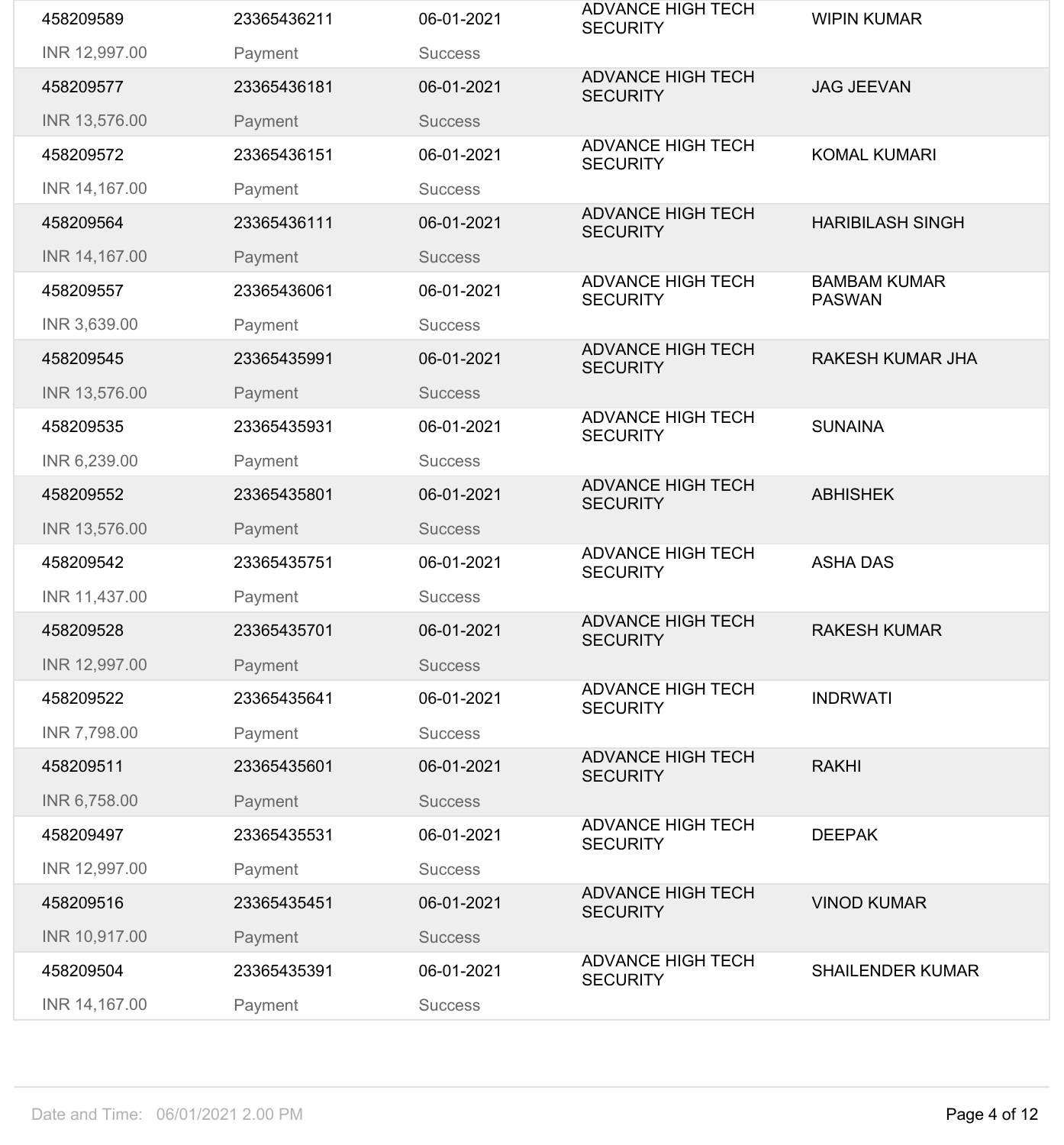| 458209487           | 23365435271 | 06-01-2021     | <b>ADVANCE HIGH TECH</b><br><b>SECURITY</b> | <b>SURAJ KUMAR</b>     |
|---------------------|-------------|----------------|---------------------------------------------|------------------------|
| INR 13,576.00       | Payment     | <b>Success</b> |                                             |                        |
| 458209472           | 23365435191 | 06-01-2021     | <b>ADVANCE HIGH TECH</b><br><b>SECURITY</b> | <b>PUSHPA</b>          |
| INR 13,576.00       | Payment     | <b>Success</b> |                                             |                        |
| 458209450           | 23365435121 | 06-01-2021     | <b>ADVANCE HIGH TECH</b><br><b>SECURITY</b> | <b>TARUN</b>           |
| INR 6,758.00        | Payment     | <b>Success</b> |                                             |                        |
| 458209444           | 23365435081 | 06-01-2021     | <b>ADVANCE HIGH TECH</b><br><b>SECURITY</b> | <b>NARIENDER SINGH</b> |
| <b>INR 9,878.00</b> | Payment     | <b>Success</b> |                                             |                        |
| 458209477           | 23365435061 | 06-01-2021     | <b>ADVANCE HIGH TECH</b><br><b>SECURITY</b> | <b>RAJNI</b>           |
| INR 6,758.00        | Payment     | <b>Success</b> |                                             |                        |
| 458209464           | 23365435011 | 06-01-2021     | <b>ADVANCE HIGH TECH</b><br><b>SECURITY</b> | <b>SHIVENDER KUMAR</b> |
| INR 14,167.00       | Payment     | <b>Success</b> |                                             |                        |
| 458209403           | 23365434691 | 06-01-2021     | <b>ADVANCE HIGH TECH</b><br><b>SECURITY</b> | <b>MANOJ KUMAR</b>     |
| INR 12,477.00       | Payment     | <b>Success</b> |                                             |                        |
| 458209437           | 23365434651 | 06-01-2021     | <b>ADVANCE HIGH TECH</b><br><b>SECURITY</b> | <b>RAM KUMAR</b>       |
| INR 11,437.00       | Payment     | <b>Success</b> |                                             |                        |
| 458209425           | 23365434601 | 06-01-2021     | <b>ADVANCE HIGH TECH</b><br><b>SECURITY</b> | <b>HEMA SEXSENA</b>    |
| INR 13,576.00       | Payment     | <b>Success</b> |                                             |                        |
| 458209422           | 23365434571 | 06-01-2021     | <b>ADVANCE HIGH TECH</b><br><b>SECURITY</b> | <b>SUBHASH KUMAR</b>   |
| INR 7,278.00        | Payment     | <b>Success</b> |                                             |                        |
| 458209412           | 23365434521 | 06-01-2021     | <b>ADVANCE HIGH TECH</b><br><b>SECURITY</b> | <b>MANTUN</b>          |
| INR 13,576.00       | Payment     | <b>Success</b> |                                             |                        |
| 458209399           | 23365434471 | 06-01-2021     | <b>ADVANCE HIGH TECH</b><br><b>SECURITY</b> | <b>AZAD</b>            |
| INR 13,576.00       | Payment     | <b>Success</b> |                                             |                        |
| 458209392           | 23365434411 | 06-01-2021     | <b>ADVANCE HIGH TECH</b><br><b>SECURITY</b> | <b>BIKRANT KUMAR</b>   |
| INR 7,278.00        | Payment     | <b>Success</b> |                                             |                        |
| 458209386           | 23365434371 | 06-01-2021     | <b>ADVANCE HIGH TECH</b><br><b>SECURITY</b> | <b>RAJU KUMAR</b>      |
| INR 4,679.00        | Payment     | <b>Success</b> |                                             |                        |
| 458209371           | 23365434321 | 06-01-2021     | <b>ADVANCE HIGH TECH</b><br><b>SECURITY</b> | <b>SURAJ</b>           |
|                     |             |                |                                             |                        |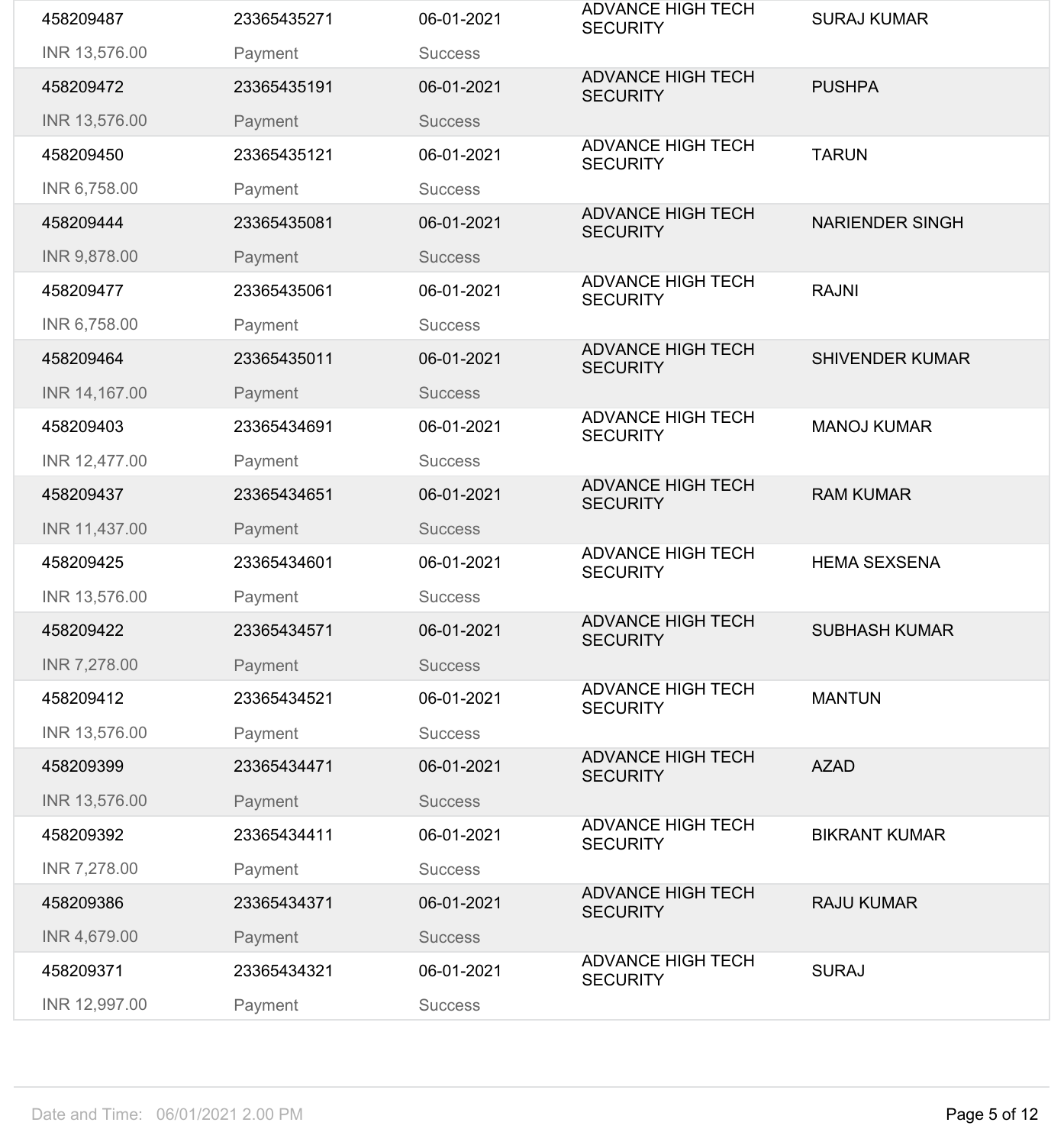| 458209376     | 23365434201 | 06-01-2021     | <b>ADVANCE HIGH TECH</b><br><b>SECURITY</b> | <b>AMIT KUMAR</b>                   |
|---------------|-------------|----------------|---------------------------------------------|-------------------------------------|
| INR 14,167.00 | Payment     | <b>Success</b> |                                             |                                     |
| 458209374     | 23365434181 | 06-01-2021     | <b>ADVANCE HIGH TECH</b><br><b>SECURITY</b> | <b>NEELAM DEVI</b>                  |
| INR 12,997.00 | Payment     | <b>Success</b> |                                             |                                     |
| 458209362     | 23365434071 | 06-01-2021     | <b>ADVANCE HIGH TECH</b><br><b>SECURITY</b> | <b>CHANDER PAL</b><br><b>SHARMA</b> |
| INR 12,997.00 | Payment     | <b>Success</b> |                                             |                                     |
| 458209354     | 23365434031 | 06-01-2021     | <b>ADVANCE HIGH TECH</b><br><b>SECURITY</b> | <b>NEERAJ KUMAR</b>                 |
| INR 12,997.00 | Payment     | <b>Success</b> |                                             |                                     |
| 458209348     | 23365434011 | 06-01-2021     | <b>ADVANCE HIGH TECH</b><br><b>SECURITY</b> | <b>ANKIT</b>                        |
| INR 11,957.00 | Payment     | <b>Success</b> |                                             |                                     |
| 458209329     | 23365433901 | 06-01-2021     | <b>ADVANCE HIGH TECH</b><br><b>SECURITY</b> | <b>NEERAJ</b>                       |
| INR 13,576.00 | Payment     | <b>Success</b> |                                             |                                     |
| 458209350     | 23365433861 | 06-01-2021     | <b>ADVANCE HIGH TECH</b><br><b>SECURITY</b> | <b>SUBHASH</b>                      |
| INR 10,917.00 | Payment     | <b>Success</b> |                                             |                                     |
| 458209340     | 23365433831 | 06-01-2021     | <b>ADVANCE HIGH TECH</b><br><b>SECURITY</b> | <b>ANIL KUMAR</b>                   |
| INR 13,576.00 | Payment     | <b>Success</b> |                                             |                                     |
| 458209335     | 23365433811 | 06-01-2021     | <b>ADVANCE HIGH TECH</b><br><b>SECURITY</b> | <b>DEV RAJ</b>                      |
| INR 12,997.00 | Payment     | <b>Success</b> |                                             |                                     |
| 458209331     | 23365433801 | 06-01-2021     | <b>ADVANCE HIGH TECH</b><br><b>SECURITY</b> | POOJA DEVI                          |
| INR 14,167.00 | Payment     | <b>Success</b> |                                             |                                     |
| 458209322     | 23365433751 | 06-01-2021     | <b>ADVANCE HIGH TECH</b><br><b>SECURITY</b> | <b>ANKUR GAUTAM</b>                 |
| INR 11,437.00 | Payment     | <b>Success</b> |                                             |                                     |
| 458209313     | 23365433701 | 06-01-2021     | <b>ADVANCE HIGH TECH</b><br><b>SECURITY</b> | <b>SURYAKANT SAINI</b>              |
| INR 13,576.00 | Payment     | <b>Success</b> |                                             |                                     |
| 458209308     | 23365433691 | 06-01-2021     | <b>ADVANCE HIGH TECH</b><br><b>SECURITY</b> | <b>RUMA</b>                         |
| INR 8,838.00  | Payment     | <b>Success</b> |                                             |                                     |
| 458209303     | 23365433611 | 06-01-2021     | <b>ADVANCE HIGH TECH</b><br><b>SECURITY</b> | <b>REKHA</b>                        |
| INR 13,576.00 | Payment     | <b>Success</b> |                                             |                                     |
| 458209299     | 23365433591 | 06-01-2021     | <b>ADVANCE HIGH TECH</b><br><b>SECURITY</b> | <b>KAILASH DEVI</b>                 |
| INR 11,437.00 | Payment     | <b>Success</b> |                                             |                                     |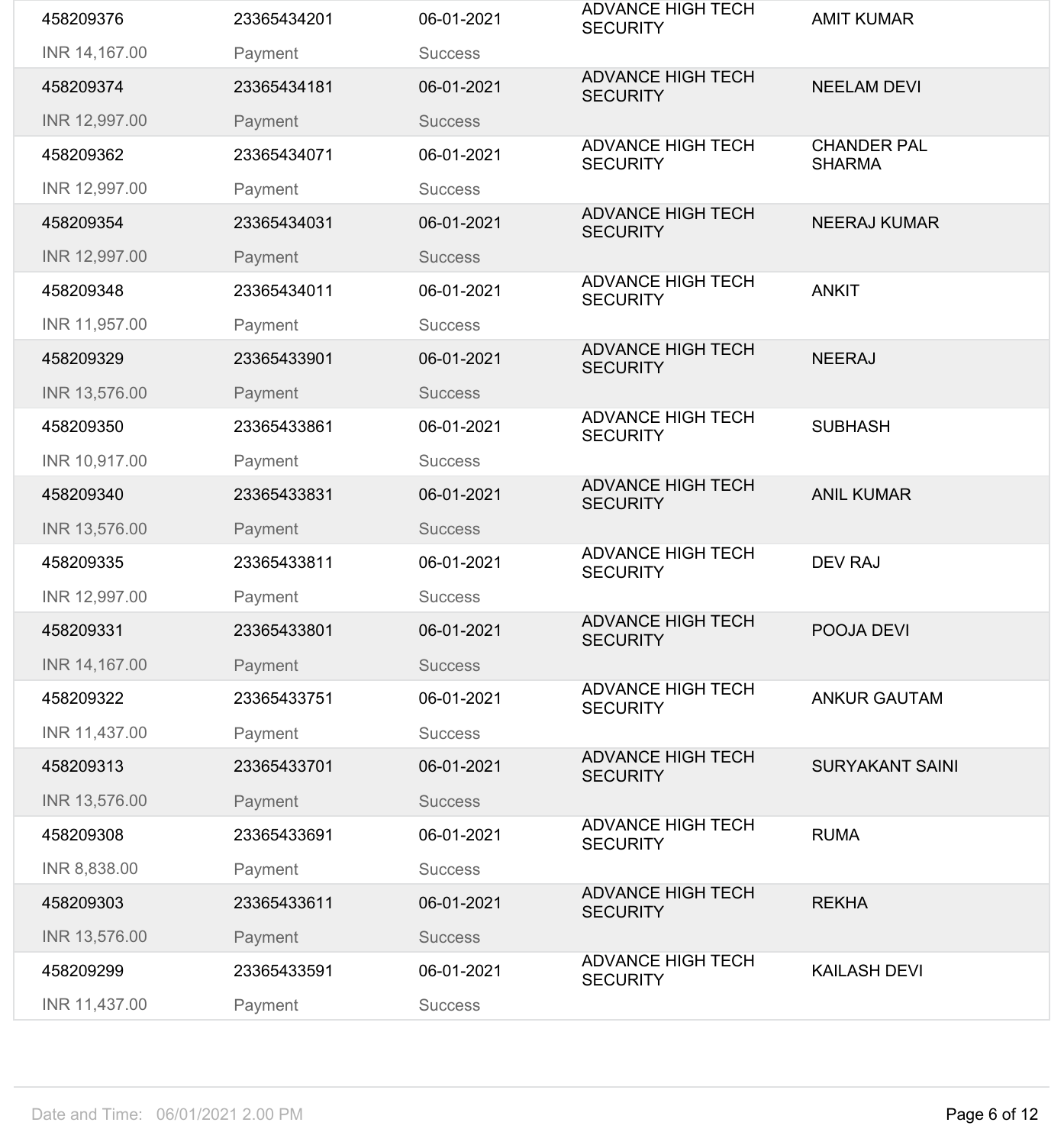| 458209287     | 23365433391 | 06-01-2021     | <b>ADVANCE HIGH TECH</b><br><b>SECURITY</b> | <b>ANUBHAV SINGH</b>    |
|---------------|-------------|----------------|---------------------------------------------|-------------------------|
| INR 10,917.00 | Payment     | <b>Success</b> |                                             |                         |
| 458209281     | 23365433371 | 06-01-2021     | <b>ADVANCE HIGH TECH</b><br><b>SECURITY</b> | <b>SARVESH KUMAR</b>    |
| INR 10,917.00 | Payment     | <b>Success</b> |                                             |                         |
| 458209276     | 23365433271 | 06-01-2021     | <b>ADVANCE HIGH TECH</b><br><b>SECURITY</b> | <b>SHUBHAM BERA</b>     |
| INR 13,576.00 | Payment     | <b>Success</b> |                                             |                         |
| 458209265     | 23365433211 | 06-01-2021     | <b>ADVANCE HIGH TECH</b><br><b>SECURITY</b> | <b>ANIRUDH</b>          |
| INR 11,957.00 | Payment     | <b>Success</b> |                                             |                         |
| 458209263     | 23365433201 | 06-01-2021     | <b>ADVANCE HIGH TECH</b><br><b>SECURITY</b> | <b>MASTR RAVI KUMAR</b> |
| INR 13,576.00 | Payment     | <b>Success</b> |                                             |                         |
| 458209242     | 23365433111 | 06-01-2021     | <b>ADVANCE HIGH TECH</b><br><b>SECURITY</b> | PREMNARAYAN             |
| INR 14,167.00 | Payment     | <b>Success</b> |                                             |                         |
| 458209257     | 23365433051 | 06-01-2021     | <b>ADVANCE HIGH TECH</b><br><b>SECURITY</b> | <b>AJAY KUMAR</b>       |
| INR 13,576.00 | Payment     | <b>Success</b> |                                             |                         |
| 458209231     | 23365432921 | 06-01-2021     | <b>ADVANCE HIGH TECH</b><br><b>SECURITY</b> | <b>MURTAZA ANSARI</b>   |
| INR 11,437.00 | Payment     | <b>Success</b> |                                             |                         |
| 458209225     | 23365432891 | 06-01-2021     | <b>ADVANCE HIGH TECH</b><br><b>SECURITY</b> | PRABHA DEVI             |
| INR 12,997.00 | Payment     | <b>Success</b> |                                             |                         |
| 458209223     | 23365432881 | 06-01-2021     | <b>ADVANCE HIGH TECH</b><br><b>SECURITY</b> | <b>RAM AVADH</b>        |
| INR 3,639.00  | Payment     | <b>Success</b> |                                             |                         |
| 458209212     | 23365432791 | 06-01-2021     | <b>ADVANCE HIGH TECH</b><br><b>SECURITY</b> | <b>SONIA</b>            |
| INR 13,576.00 | Payment     | <b>Success</b> |                                             |                         |
| 458209206     | 23365432741 | 06-01-2021     | <b>ADVANCE HIGH TECH</b><br><b>SECURITY</b> | <b>RAVINDRA</b>         |
| INR 14,167.00 | Payment     | <b>Success</b> |                                             |                         |
| 458209193     | 23365432561 | 06-01-2021     | <b>ADVANCE HIGH TECH</b><br><b>SECURITY</b> | <b>VIKAS</b>            |
| INR 10,398.00 | Payment     | <b>Success</b> |                                             |                         |
| 458209187     | 23365432521 | 06-01-2021     | <b>ADVANCE HIGH TECH</b><br><b>SECURITY</b> | <b>SHALU</b>            |
| INR 13,576.00 | Payment     | <b>Success</b> |                                             |                         |
|               | 23365432401 | 06-01-2021     | <b>ADVANCE HIGH TECH</b>                    | <b>GULSAN KUMAR</b>     |
| 458209179     |             |                | <b>SECURITY</b>                             |                         |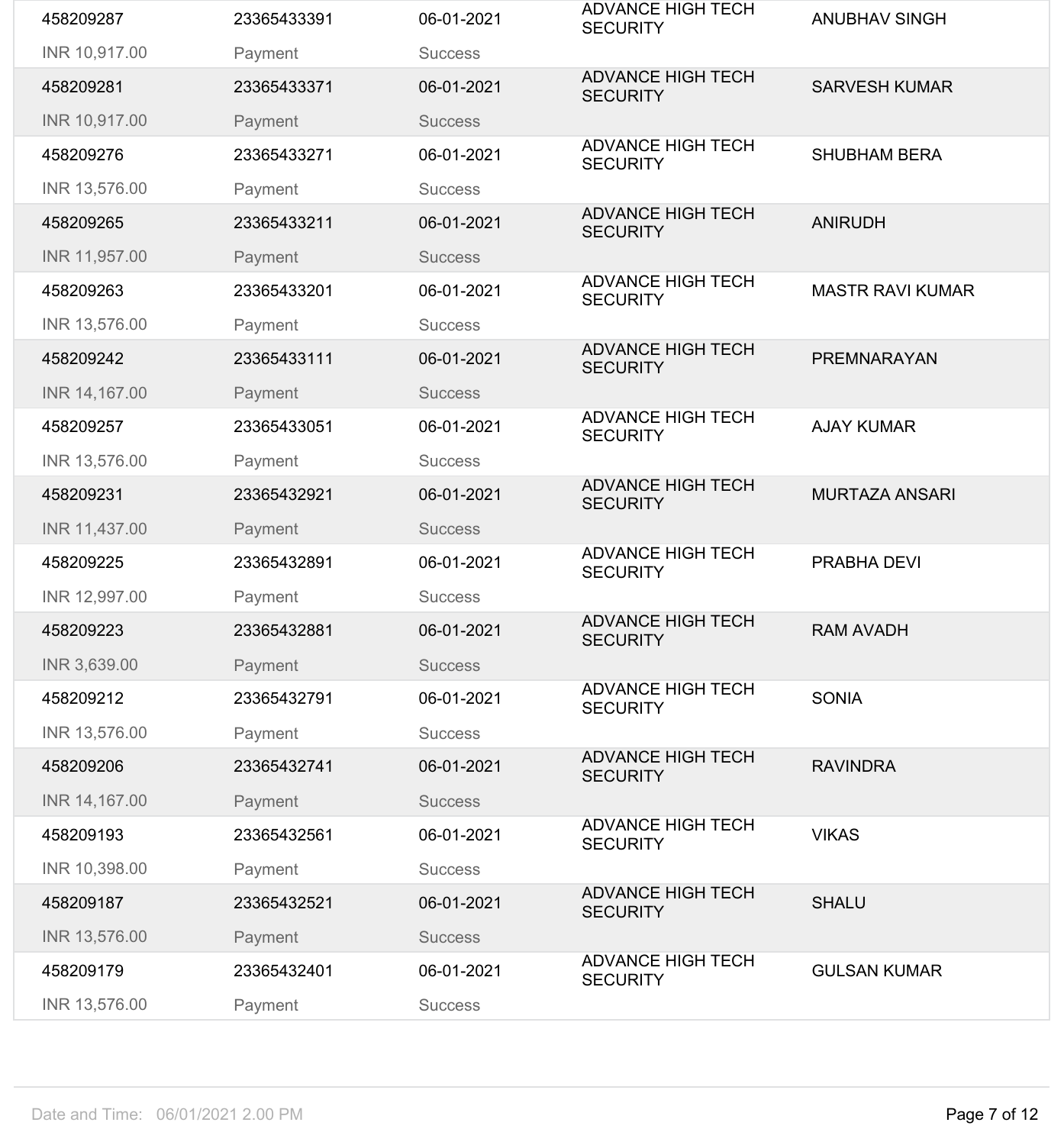| 458209162     | 23365432201 | 06-01-2021     | <b>ADVANCE HIGH TECH</b><br><b>SECURITY</b> | <b>SUNIL KUMAR</b>                    |
|---------------|-------------|----------------|---------------------------------------------|---------------------------------------|
| INR 14,167.00 | Payment     | <b>Success</b> |                                             |                                       |
| 458209160     | 23365432191 | 06-01-2021     | <b>ADVANCE HIGH TECH</b><br><b>SECURITY</b> | <b>TULSI KUMARI</b>                   |
| INR 13,576.00 | Payment     | <b>Success</b> |                                             |                                       |
| 458209153     | 23365432161 | 06-01-2021     | <b>ADVANCE HIGH TECH</b><br><b>SECURITY</b> | <b>LOKENDER KUMAR</b>                 |
| INR 12,477.00 | Payment     | <b>Success</b> |                                             |                                       |
| 458209141     | 23365432111 | 06-01-2021     | <b>ADVANCE HIGH TECH</b><br><b>SECURITY</b> | <b>KULDEEP KUMAR</b>                  |
| INR 14,167.00 | Payment     | <b>Success</b> |                                             |                                       |
| 458209145     | 23365432051 | 06-01-2021     | <b>ADVANCE HIGH TECH</b><br><b>SECURITY</b> | <b>SANJEEV KUMAR</b>                  |
| INR 11,957.00 | Payment     | <b>Success</b> |                                             |                                       |
| 458209140     | 23365432031 | 06-01-2021     | <b>ADVANCE HIGH TECH</b><br><b>SECURITY</b> | <b>ANUJ SHARMA</b>                    |
| INR 10,398.00 | Payment     | <b>Success</b> |                                             |                                       |
| 458209136     | 23365431971 | 06-01-2021     | <b>ADVANCE HIGH TECH</b><br><b>SECURITY</b> | <b>SURENDER KUMAR</b><br><b>SINGH</b> |
| INR 14,167.00 | Payment     | <b>Success</b> |                                             |                                       |
| 458209125     | 23365431931 | 06-01-2021     | <b>ADVANCE HIGH TECH</b><br><b>SECURITY</b> | <b>HARISH</b>                         |
| INR 13,576.00 | Payment     | <b>Success</b> |                                             |                                       |
|               |             |                |                                             |                                       |
| 458209121     | 23365431911 | 06-01-2021     | <b>ADVANCE HIGH TECH</b><br><b>SECURITY</b> | <b>SUBHASH</b>                        |
| INR 6,239.00  | Payment     | <b>Success</b> |                                             |                                       |
| 458209111     | 23365431761 | 06-01-2021     | <b>ADVANCE HIGH TECH</b><br><b>SECURITY</b> | <b>MOHD KURBAN</b>                    |
| INR 11,437.00 | Payment     | <b>Success</b> |                                             |                                       |
| 458209117     | 23365431671 | 06-01-2021     | <b>ADVANCE HIGH TECH</b><br><b>SECURITY</b> | <b>SACHIN</b>                         |
| INR 13,576.00 | Payment     | <b>Success</b> |                                             |                                       |
| 458209106     | 23365431621 | 06-01-2021     | <b>ADVANCE HIGH TECH</b><br><b>SECURITY</b> | <b>ROHIT BHADOURIYA</b>               |
| INR 13,576.00 | Payment     | <b>Success</b> |                                             |                                       |
| 458209097     | 23365431581 | 06-01-2021     | <b>ADVANCE HIGH TECH</b><br><b>SECURITY</b> | <b>MUKESH KUMAR</b><br><b>GUPTA</b>   |
| INR 13,576.00 | Payment     | <b>Success</b> |                                             |                                       |
| 458209078     | 23365431481 | 06-01-2021     | <b>ADVANCE HIGH TECH</b><br><b>SECURITY</b> | <b>BUNTY KUMAR</b>                    |
| INR 14,167.00 | Payment     | <b>Success</b> |                                             |                                       |
| 458209092     | 23365431471 | 06-01-2021     | <b>ADVANCE HIGH TECH</b><br><b>SECURITY</b> | <b>HARISH KUMAR</b>                   |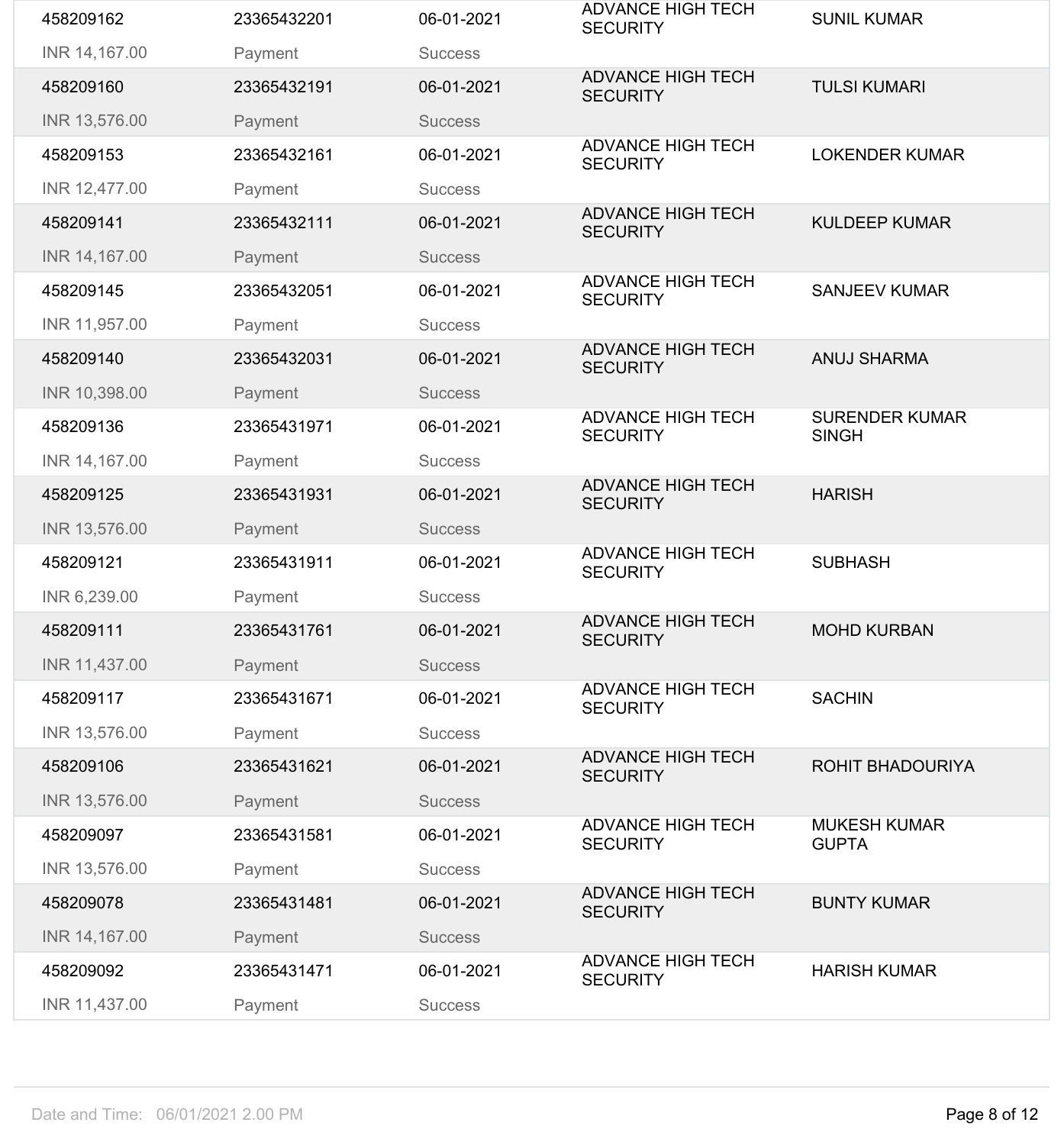| 458209069     | 23365431371 | 06-01-2021     | <b>ADVANCE HIGH TECH</b><br><b>SECURITY</b> | <b>GANESHI</b>                       |
|---------------|-------------|----------------|---------------------------------------------|--------------------------------------|
| INR 3,639.00  | Payment     | <b>Success</b> |                                             |                                      |
| 458209066     | 23365431221 | 06-01-2021     | <b>ADVANCE HIGH TECH</b><br><b>SECURITY</b> | <b>SURUCHI</b>                       |
| INR 11,437.00 | Payment     | <b>Success</b> |                                             |                                      |
| 458209050     | 23365431161 | 06-01-2021     | <b>ADVANCE HIGH TECH</b><br><b>SECURITY</b> | <b>VEERENDER</b>                     |
| INR 11,437.00 | Payment     | <b>Success</b> |                                             |                                      |
| 458209048     | 23365431151 | 06-01-2021     | <b>ADVANCE HIGH TECH</b><br><b>SECURITY</b> | <b>VIPIN KUMAR</b>                   |
| INR 11,437.00 | Payment     | <b>Success</b> |                                             |                                      |
| 458209036     | 23365431021 | 06-01-2021     | <b>ADVANCE HIGH TECH</b><br><b>SECURITY</b> | <b>RAKESH KUMAR</b><br><b>NAMDEV</b> |
| INR 11,437.00 | Payment     | <b>Success</b> |                                             |                                      |
| 458209026     | 23365430831 | 06-01-2021     | <b>ADVANCE HIGH TECH</b><br><b>SECURITY</b> | <b>MUINUDDEEN</b>                    |
| INR 10,917.00 | Payment     | <b>Success</b> |                                             |                                      |
| 458209008     | 23365430781 | 06-01-2021     | <b>ADVANCE HIGH TECH</b><br><b>SECURITY</b> | <b>RAJU</b>                          |
| INR 13,576.00 | Payment     | <b>Success</b> |                                             |                                      |
| 458209006     | 23365430771 | 06-01-2021     | <b>ADVANCE HIGH TECH</b><br><b>SECURITY</b> | <b>KARTIK</b>                        |
| INR 13,576.00 | Payment     | <b>Success</b> |                                             |                                      |
| 458208993     | 23365430711 | 06-01-2021     | <b>ADVANCE HIGH TECH</b><br><b>SECURITY</b> | <b>KARAMBIR SINGH</b>                |
| INR 13,576.00 | Payment     | <b>Success</b> |                                             |                                      |
| 458208969     | 23365430511 | 06-01-2021     | <b>ADVANCE HIGH TECH</b><br><b>SECURITY</b> | <b>RANDHIR</b>                       |
| INR 12,997.00 | Payment     | <b>Success</b> |                                             |                                      |
| 458208965     | 23365430491 | 06-01-2021     | <b>ADVANCE HIGH TECH</b><br><b>SECURITY</b> | <b>GOVIND SINGH</b>                  |
| INR 12,477.00 | Payment     | <b>Success</b> |                                             |                                      |
| 458208977     | 23365430431 | 06-01-2021     | <b>ADVANCE HIGH TECH</b><br><b>SECURITY</b> | <b>RAGHUNANDAN</b><br><b>KUMAR</b>   |
| INR 14,167.00 | Payment     | <b>Success</b> |                                             |                                      |
| 458208957     | 23365430341 | 06-01-2021     | <b>ADVANCE HIGH TECH</b><br><b>SECURITY</b> | <b>CHANDNI</b>                       |
| INR 13,576.00 | Payment     | <b>Success</b> |                                             |                                      |
| 458208944     | 23365430281 | 06-01-2021     | <b>ADVANCE HIGH TECH</b><br><b>SECURITY</b> | <b>RABBANI</b>                       |
| INR 14,167.00 | Payment     | <b>Success</b> |                                             |                                      |
| 458208950     | 23365430211 | 06-01-2021     | <b>ADVANCE HIGH TECH</b><br><b>SECURITY</b> | <b>SUNIL</b>                         |
| INR 12,477.00 | Payment     | <b>Success</b> |                                             |                                      |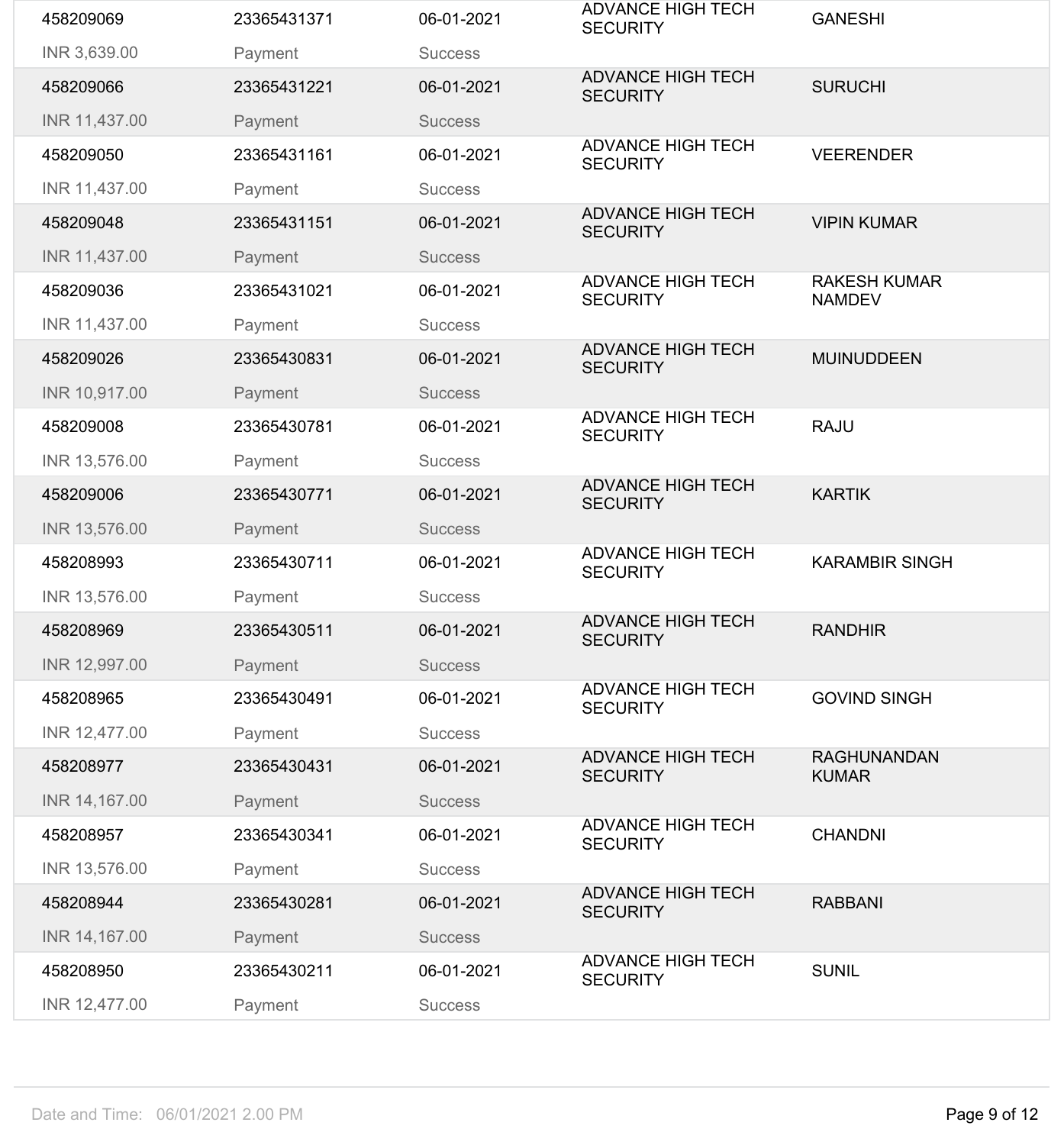| 458208925     | 23365430101 | 06-01-2021     | <b>ADVANCE HIGH TECH</b><br><b>SECURITY</b> | <b>KUMARI SHALINI</b>                  |
|---------------|-------------|----------------|---------------------------------------------|----------------------------------------|
| INR 13,576.00 | Payment     | <b>Success</b> |                                             |                                        |
| 458208943     | 23365430071 | 06-01-2021     | <b>ADVANCE HIGH TECH</b><br><b>SECURITY</b> | <b>PYARE LAL</b>                       |
| INR 7,278.00  | Payment     | <b>Success</b> |                                             |                                        |
| 458208922     | 23365429981 | 06-01-2021     | <b>ADVANCE HIGH TECH</b><br><b>SECURITY</b> | <b>PAVNESH KUMAR</b>                   |
| INR 13,576.00 | Payment     | <b>Success</b> |                                             |                                        |
| 458208919     | 23365429951 | 06-01-2021     | <b>ADVANCE HIGH TECH</b><br><b>SECURITY</b> | <b>MANISH KUMAR</b>                    |
| INR 12,997.00 | Payment     | <b>Success</b> |                                             |                                        |
| 458208901     | 23365429891 | 06-01-2021     | <b>ADVANCE HIGH TECH</b><br><b>SECURITY</b> | <b>IMRAN KHAN</b>                      |
| INR 13,576.00 | Payment     | <b>Success</b> |                                             |                                        |
| 458208899     | 23365429791 | 06-01-2021     | <b>ADVANCE HIGH TECH</b><br><b>SECURITY</b> | <b>SUNEEL</b>                          |
| INR 13,576.00 | Payment     | <b>Success</b> |                                             |                                        |
| 458208894     | 23365429761 | 06-01-2021     | <b>ADVANCE HIGH TECH</b><br><b>SECURITY</b> | <b>KAPIL</b>                           |
| INR 14,167.00 | Payment     | <b>Success</b> |                                             |                                        |
| 458208882     | 23365429571 | 06-01-2021     | <b>ADVANCE HIGH TECH</b><br><b>SECURITY</b> | <b>MOHIT KUMAR GUPTA</b>               |
| INR 12,997.00 | Payment     | <b>Success</b> |                                             |                                        |
|               |             |                |                                             |                                        |
| 458208875     | 23365429551 | 06-01-2021     | <b>ADVANCE HIGH TECH</b><br><b>SECURITY</b> | <b>CHHOTU KUMAR</b><br><b>GUPTA</b>    |
| INR 13,576.00 | Payment     | <b>Success</b> |                                             |                                        |
| 458208871     | 23365429521 | 06-01-2021     | <b>ADVANCE HIGH TECH</b><br><b>SECURITY</b> | <b>ANITA</b>                           |
| INR 13,576.00 | Payment     | <b>Success</b> |                                             |                                        |
| 458208855     | 23365429401 | 06-01-2021     | <b>ADVANCE HIGH TECH</b><br><b>SECURITY</b> | <b>MANMOHAN SINGH</b>                  |
| INR 13,576.00 | Payment     | <b>Success</b> |                                             |                                        |
| 458208846     | 23365429371 | 06-01-2021     | <b>ADVANCE HIGH TECH</b><br><b>SECURITY</b> | <b>ARUN YADAV</b>                      |
| INR 3,119.00  | Payment     | <b>Success</b> |                                             |                                        |
| 458208851     | 23365429201 | 06-01-2021     | <b>ADVANCE HIGH TECH</b><br><b>SECURITY</b> | <b>MANOJ KUMAR</b><br><b>PRAJAPATI</b> |
| INR 13,576.00 | Payment     | <b>Success</b> |                                             |                                        |
| 458208832     | 23365429151 | 06-01-2021     | <b>ADVANCE HIGH TECH</b><br><b>SECURITY</b> | <b>MOHIT SHARMA</b>                    |
| INR 13,576.00 | Payment     | <b>Success</b> |                                             |                                        |
| 458208824     | 23365429091 | 06-01-2021     | <b>ADVANCE HIGH TECH</b><br><b>SECURITY</b> | <b>DILIP KUMAR</b>                     |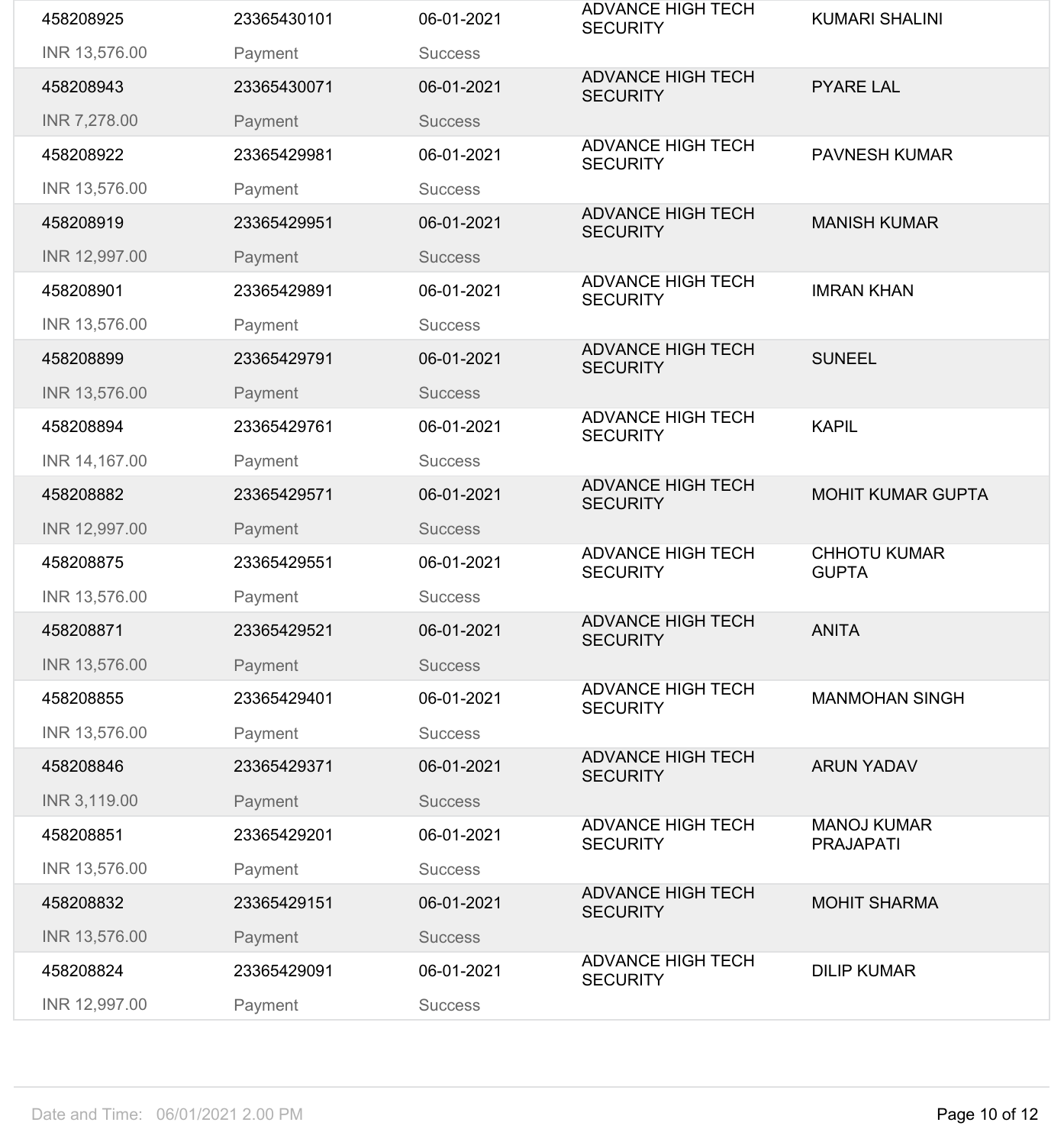| 458208810     | 23365429021 | 06-01-2021     | <b>ADVANCE HIGH TECH</b><br><b>SECURITY</b> | <b>KANDHI LAL</b>                     |
|---------------|-------------|----------------|---------------------------------------------|---------------------------------------|
| INR 12,997.00 | Payment     | <b>Success</b> |                                             |                                       |
| 458208791     | 23365428911 | 06-01-2021     | <b>ADVANCE HIGH TECH</b><br><b>SECURITY</b> | <b>SHAHINA</b>                        |
| INR 12,997.00 | Payment     | <b>Success</b> |                                             |                                       |
| 458208807     | 23365428791 | 06-01-2021     | <b>ADVANCE HIGH TECH</b><br><b>SECURITY</b> | <b>BRAJENDRA KUMAR</b>                |
| INR 13,576.00 | Payment     | <b>Success</b> |                                             |                                       |
| 458208784     | 23365428711 | 06-01-2021     | <b>ADVANCE HIGH TECH</b><br><b>SECURITY</b> | <b>UTTAM SINGH</b>                    |
| INR 13,576.00 | Payment     | <b>Success</b> |                                             |                                       |
| 458208772     | 23365428591 | 06-01-2021     | <b>ADVANCE HIGH TECH</b><br><b>SECURITY</b> | <b>SAHIL</b>                          |
| INR 13,576.00 | Payment     | <b>Success</b> |                                             |                                       |
| 458208751     | 23365428511 | 06-01-2021     | <b>ADVANCE HIGH TECH</b><br><b>SECURITY</b> | <b>AJAY KUMAR BARAR</b>               |
| INR 14,167.00 | Payment     | <b>Success</b> |                                             |                                       |
| 458208766     | 23365428441 | 06-01-2021     | <b>ADVANCE HIGH TECH</b><br><b>SECURITY</b> | <b>SHARVAN KUMAR</b><br><b>MANDAL</b> |
| INR 12,997.00 | Payment     | <b>Success</b> |                                             |                                       |
| 458208737     | 23365428291 | 06-01-2021     | <b>ADVANCE HIGH TECH</b><br><b>SECURITY</b> | <b>RAJA RAM</b>                       |
| INR 10,917.00 | Payment     | <b>Success</b> |                                             |                                       |
| 458208713     | 23365428111 | 06-01-2021     | <b>ADVANCE HIGH TECH</b><br><b>SECURITY</b> | <b>BHANU PRATAP</b><br><b>SINGH</b>   |
| INR 11,957.00 | Payment     | <b>Success</b> |                                             |                                       |
| 458208729     | 23365428051 | 06-01-2021     | <b>ADVANCE HIGH TECH</b><br><b>SECURITY</b> | <b>ATUL</b>                           |
| INR 11,437.00 | Payment     | <b>Success</b> |                                             |                                       |
| 458208720     | 23365428011 | 06-01-2021     | <b>ADVANCE HIGH TECH</b><br><b>SECURITY</b> | <b>JAI BHAGWAN SINGH</b>              |
|               |             |                |                                             |                                       |
| INR 8,318.00  | Payment     | <b>Success</b> |                                             |                                       |
| 458208695     | 23365427831 | 06-01-2021     | <b>ADVANCE HIGH TECH</b><br><b>SECURITY</b> | <b>PAWAN</b>                          |
| INR 13,576.00 | Payment     | <b>Success</b> |                                             |                                       |
| 458208686     | 23365427791 | 06-01-2021     | <b>ADVANCE HIGH TECH</b><br><b>SECURITY</b> | <b>VIKAS KUMAR SAH</b>                |
| INR 12,997.00 | Payment     | <b>Success</b> |                                             |                                       |
| 458208664     | 23365427691 | 06-01-2021     | <b>ADVANCE HIGH TECH</b><br><b>SECURITY</b> | <b>RAM KUMAR</b>                      |
| INR 14,167.00 | Payment     | <b>Success</b> |                                             |                                       |
| 458208653     | 23365427421 | 06-01-2021     | <b>ADVANCE HIGH TECH</b><br><b>SECURITY</b> | <b>MR MUKESH KUMAR</b>                |